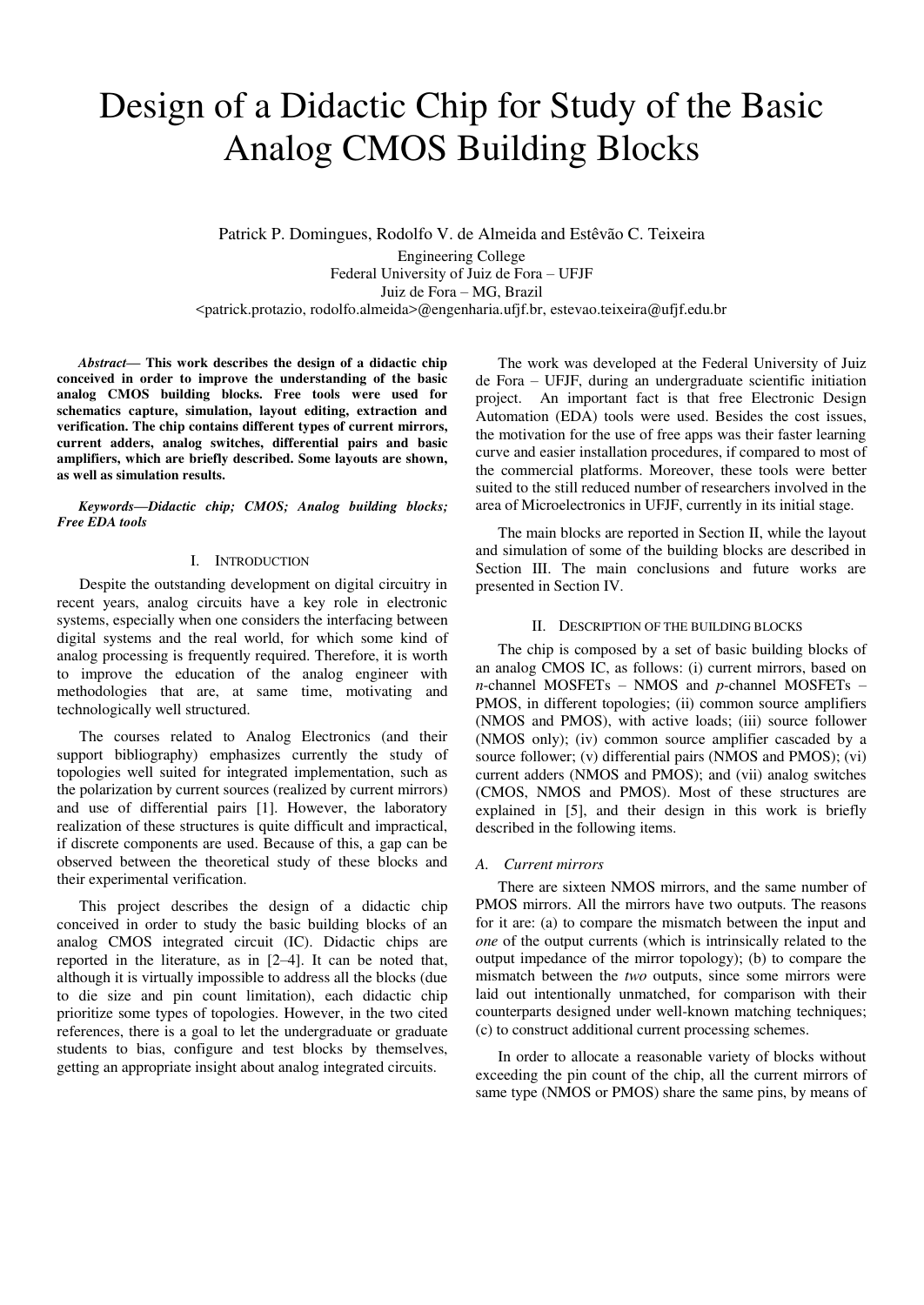an analog multiplexer. This uses analog CMOS switches to convey the input/output currents into the selected mirror, as described in Fig. 1. The switches are selected by a 4-to-16 line decoder, designed with adapted standard cells from a free library, available in [6]. The decoder is the only one digital block of the chip.

The parameters of the mirrors are described in Table I. Each NMOS mirror of the table has a PMOS counterpart with same features.

## *B. Common-source amplifiers, source follower and commonsource cascaded by a source follower*

A common-source amplifier with an active load, often referred as an analog inverter with active load [5], is used typically as the second stage of the classic Miller Operational Transconductance Amplifier (OTA), and has a high theoretical relevance. This block is included in order to be studied separately from any other. Two versions are available: one using a NMOS and one using a PMOS as the amplifier element.

An independent source follower amplifier was included (NMOS only), as well as a common-source stage cascaded by a source follower, in order to let the students to compare the DC, AC and transient responses of these structures.

## *C. Differential pairs*

The differential pair is a fundamental building block, since it is encountered at the first stage of any OTA or operational amplifier. Three differential pairs were designed: a simple NMOS differential pair, a simple PMOS pair and a cascode PMOS pair. They were designed to be biased with 40  $\mu$ A.



Fig. 1. Current mirrors mutiplexing scheme.

| Mirror         | <b>Parameters</b> |                  |                 |
|----------------|-------------------|------------------|-----------------|
| No.            | <b>Topology</b>   | Rating $(\mu A)$ | <b>Matching</b> |
| 1              | <b>Basic</b>      | 40/40/40         | Matched         |
| $\overline{2}$ | <b>Basic</b>      | 40/40/40         | Unmatched       |
| 3              | <b>Basic</b>      | 40/80/80         | Matched         |
| 4              | <b>Basic</b>      | 40/80/80         | Unmatched       |
| 5              | <b>Basic</b>      | 80/80/80         | Matched         |
| 6              | <b>Basic</b>      | 80/80/80         | Unmatched       |
| 7              | <b>Basic</b>      | 80/160/160       | Matched         |
| 8              | <b>Basic</b>      | 80/160/160       | Unmatched       |
| 9              | Wilson            | 40/40/40         | All Matched     |
| 10             | Cascode           | 40/40/40         |                 |
| 11             | Cascode           | 80/80/80         |                 |
| 12             | Cascode           | 80/160/160       |                 |
| 13             | Modified Wilson   | 40/40/40         |                 |
| 14             | Modified Wilson   | 80/80/80         |                 |
| 15             | High compliance   | 40/40/40         |                 |
| 16             | High compliance   | 80/80/80         |                 |

#### *D. Current adders*

There are two current adders, based on NMOS and PMOS devices. The PMOS-based current adder is shown in Fig. 2. It can be seen that it use the cascode configuration, in order to give a high output impedance. With these structures, it is possible to plan several practices emphasizing the currentmode analog processing.

## *E. Analog switches*

There are four analog switches: NMOS, PMOS and two CMOS. All the switches share one pin, and are controlled by the first four output lines of the 4-to-16 decoder. With these switches, it is possible to elaborate practices regarding the properties of analog switches.

## III. LAYOUT, SIMULATION AND VERIFICATION

The chip was designed within the ON Semi C5N Process (5-V, 0.5-µm, NWELL, triple metal, analog CMOS). The initial SPICE simulations were performed using a free model available in [7]. Refined simulations were made using the BSIM4 models available from ON Semi through MOSIS, by the assignment to a MEP (MOSIS Educational Program) research account.



Fig. 2. A PMOS current adder.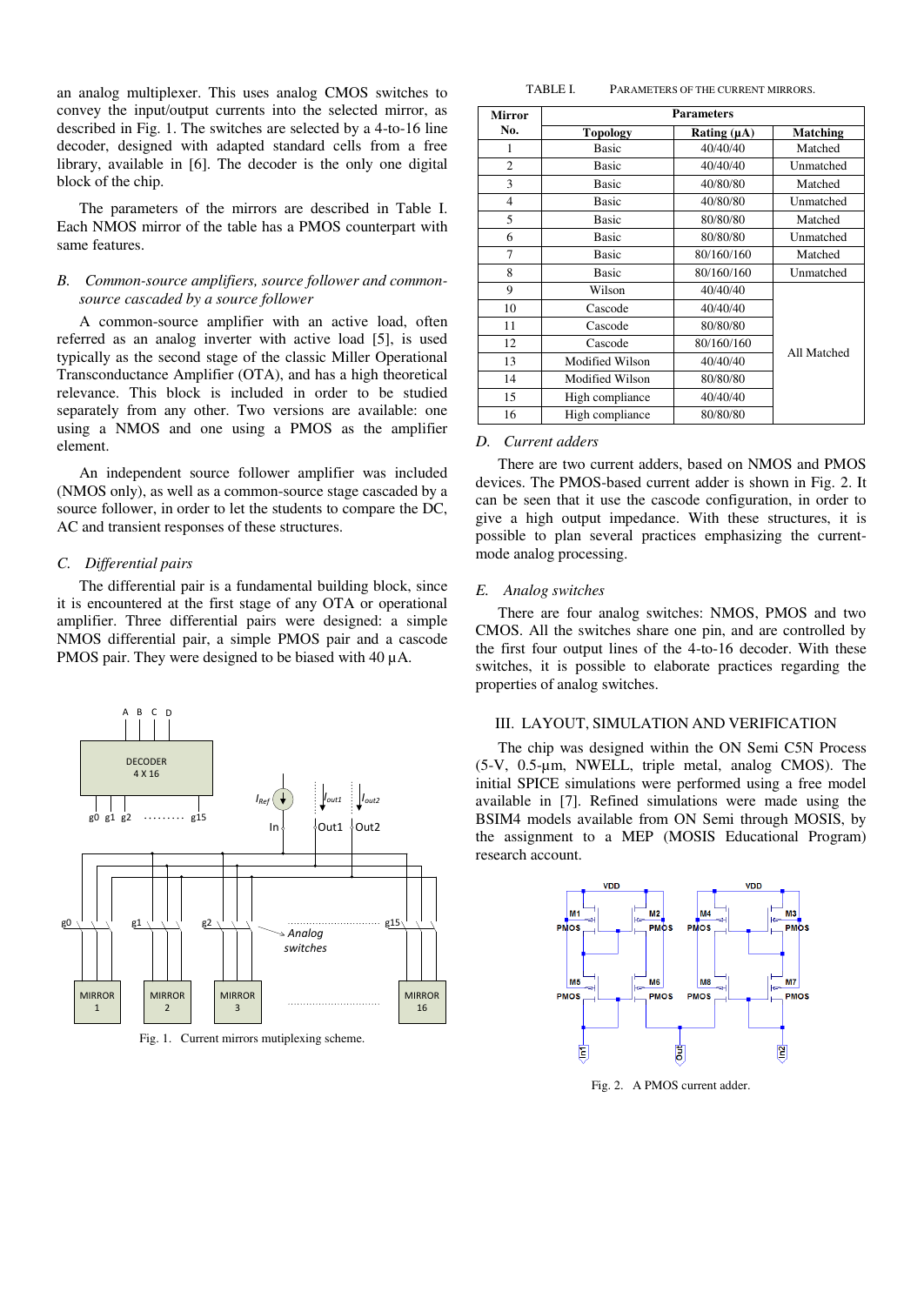The LTSpice IV software, provided by Linear Technology, was used for the simulations. It is a free and intuitive SPICE simulation platform, without node limits restriction.

The Electric VLSI Design System is used for the layout, due to its free access and fast learning curve. Moreover, it has the MOSIS Scalable (SCMOS) design rules built-in, which are used in the project [8]. Several chips designed with Electric and effectively sent for fabrication are reported in the literature, as in [9, 10], for example. The LVS checking was done by using Netgen, a Linux-based tool [11].

DC sweep, AC sweep and transient analysis were performed for each block, as it can be illustrated by the following examples.

#### *A. Current mirrors*

The layouts of the current mirrors 1 (basic,  $40/40/40 \mu A$ , matched) and 10 (cascode,  $40/40/40 \mu$ A, matched) are shown in Fig. 3. A DC sweep was performed in LTSpice IV, from a netlist extracted from the layout, given by Electric. The plot of the output current against the terminal output voltage is shown in Fig. 4 for the two mirrors. In both examples, the input current was 40  $\mu$ A and all MOSFETs have W = 16.2  $\mu$ m and  $L = 1.8 \mu m$ , with multiplicity factor M = 4.

### *B. Common source amplifier*

The common source amplifiers with active loads were laid out together with the source follower and the differential pairs, in two general analog blocks: one of them contains the NMOS devices and the other one contains the PMOS devices, as illustrated in Fig. 5.



Fig. 3. Layout of two NMOS current mirrors. (a) Simple mirror, 40/40/40 µA, matched; (b) Cascode mirror, 40/40/40 µA, matched.



Fig. 4. DC sweep simulations of the output current versus the output voltage for the mirrors of Fig 3. (a) simple mirror; (b) cascode mirror

The schematic of the NMOS common source amplifier (with PMOS active load) is illustrated in Fig. 5, with external biasing resistors and decoupling capacitor, and a load of 32 pF  $\text{/}$  10 M $\Omega$ , which represents a typical oscilloscope probe, added to some stray capacitances. For  $M_1$ ,  $W/L = 9 \mu m/1.2 \mu m$ (M = 2); for M<sub>2</sub>, W/L = 45  $\mu$ m/1.8  $\mu$ m (M = 4). The biasing current was 40 µA.

An AC analysis for this circuit was performed, leading to the plot on Fig. 6. It can be noted that, even without an output stage, the response of this circuit can cover almost the entire audio bandwidth. Then, it can be used in any practice that handles with signals with frequencies up to approximately 18 kHz. The gain in the bandwidth is 41 dB.

A transient simulation for this same circuit is depicted in Fig. 7, for an input signal with amplitude 10 mV and frequency 1 kHz. The output signal has amplitude close to 1.1 V.

For a common-source amplifier cascaded by a source follower, whose elements are also embedded in the two general analog blocks, it is possible to boost the bandwidth to approximately 2 MHz, for the same load.





Fig. 5. Layouts of the general analog blocks. (a) NMOS; (b) PMOS.



Fig. 6. Schematic of the NMOS common source amplifier (PMOS active load), with external elements.



Fig. 7. AC simulation of the NMOS common source amplifier.